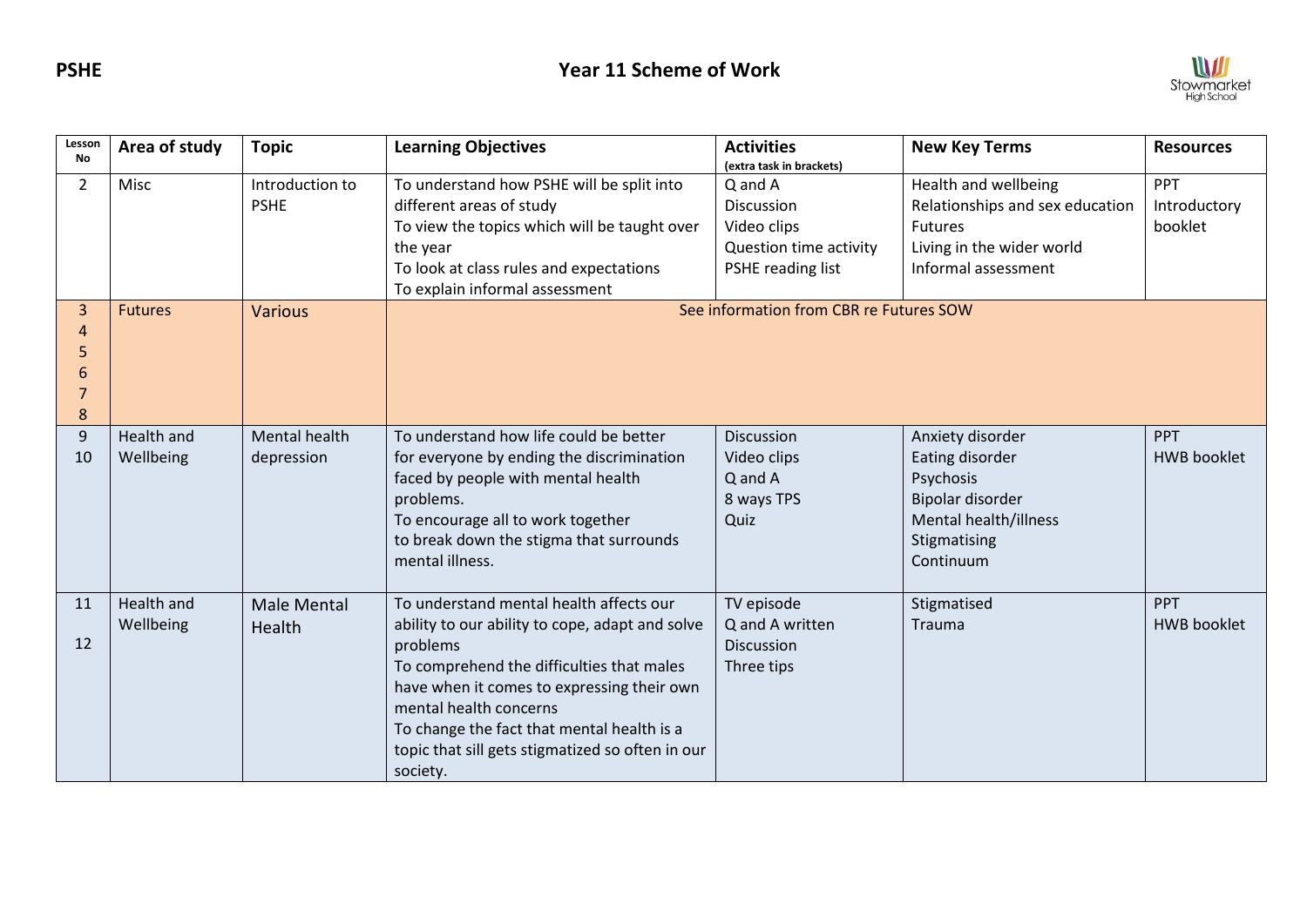| 13<br>14 | Health and<br>Wellbeing               | Loss and<br>Bereavement               | To describe a number of strategies<br>that might help someone manage grief and<br>loss<br>To suggest where to get help.                                                                                                                                                                                                                              | Reflection<br>Video clips<br>Case studies<br>Research<br>Letter writing<br>Instagram post<br>Take away                                | <b>Bereavement</b><br>Grieving<br>Overwhelmed<br>Infographic                                                                                                                                                          | PPT<br><b>HWB</b> booklet |
|----------|---------------------------------------|---------------------------------------|------------------------------------------------------------------------------------------------------------------------------------------------------------------------------------------------------------------------------------------------------------------------------------------------------------------------------------------------------|---------------------------------------------------------------------------------------------------------------------------------------|-----------------------------------------------------------------------------------------------------------------------------------------------------------------------------------------------------------------------|---------------------------|
| 15<br>16 | Health and<br>Wellbeing               | <b>Male Fertility</b>                 | To increase awareness of male fertility<br>To identify symptoms to look out for<br>To relate to the issues that are faced by<br>those with fertility problems                                                                                                                                                                                        | TV episode<br>Q and A written<br>Discussion                                                                                           | Varicocele<br>Sperm retrieval                                                                                                                                                                                         | PPT<br><b>HWB</b> booklet |
| 17<br>18 | Health and<br>Wellbeing               | Should we<br>legalise cannabis?       | Consider the pros and cons<br>of legalising cannabis<br>Be able to debate the topic of legalisation<br>Gain greater awareness of legalisation of<br>cannabis<br>Make an informed judgement on legalisation                                                                                                                                           | Video clips<br>Note taking<br>Debate<br>Discussion                                                                                    | Legalisation<br>Decriminalisation<br>Medicinal<br>Recreational<br>THC CBD<br><b>Hallucinations</b><br>Paranoia<br><b>Delusions</b><br>Paraphernalia                                                                   | PPT<br><b>HWB</b> booklet |
| 19<br>20 | Living in the<br><b>Wider World</b>   | <b>Prevent and</b><br>radicalisation  | To be aware that the UK government wants<br>to use education as a way to help prevent<br>violent extremism<br>To critically analyse the usefulness of a film<br>as a way of presenting violent extremism                                                                                                                                             | Video<br>Group task                                                                                                                   | <b>CONTEST</b><br>Government counter terrorism<br>strategy<br><b>Extremist ideologies</b><br><b>Britishness</b><br>Immigration                                                                                        | PPT<br>LWW booklet        |
| 21<br>22 | Relationships<br>and Sex<br>Education | <b>Disrespect</b><br>Nobody (Sexting) | Students can understand the pressures on<br>young people to send naked pictures (sexts)<br>Students can give advice to others to avoid<br>sending a sext<br>Students can understand the possible<br>consequences of sending a sext, including<br>the legal consequences<br>Students can discuss if girls have a (more)<br>negative experience online | <b>TPS</b><br>Class vote<br>Video clips<br>Worksheets<br>The Law quiz<br><b>Moral compass</b><br>Facts<br>Top tips<br>(Mnemonic task) | Legal consequences<br>Prosecutions<br>Safeguarding<br><b>Criminal Justice and Courts Act</b><br>2015<br><b>Malicious Communications Act</b><br><b>Computer Misuse Act</b><br><b>Protection From Harassment</b><br>Act | PPT<br><b>RSE booklet</b> |